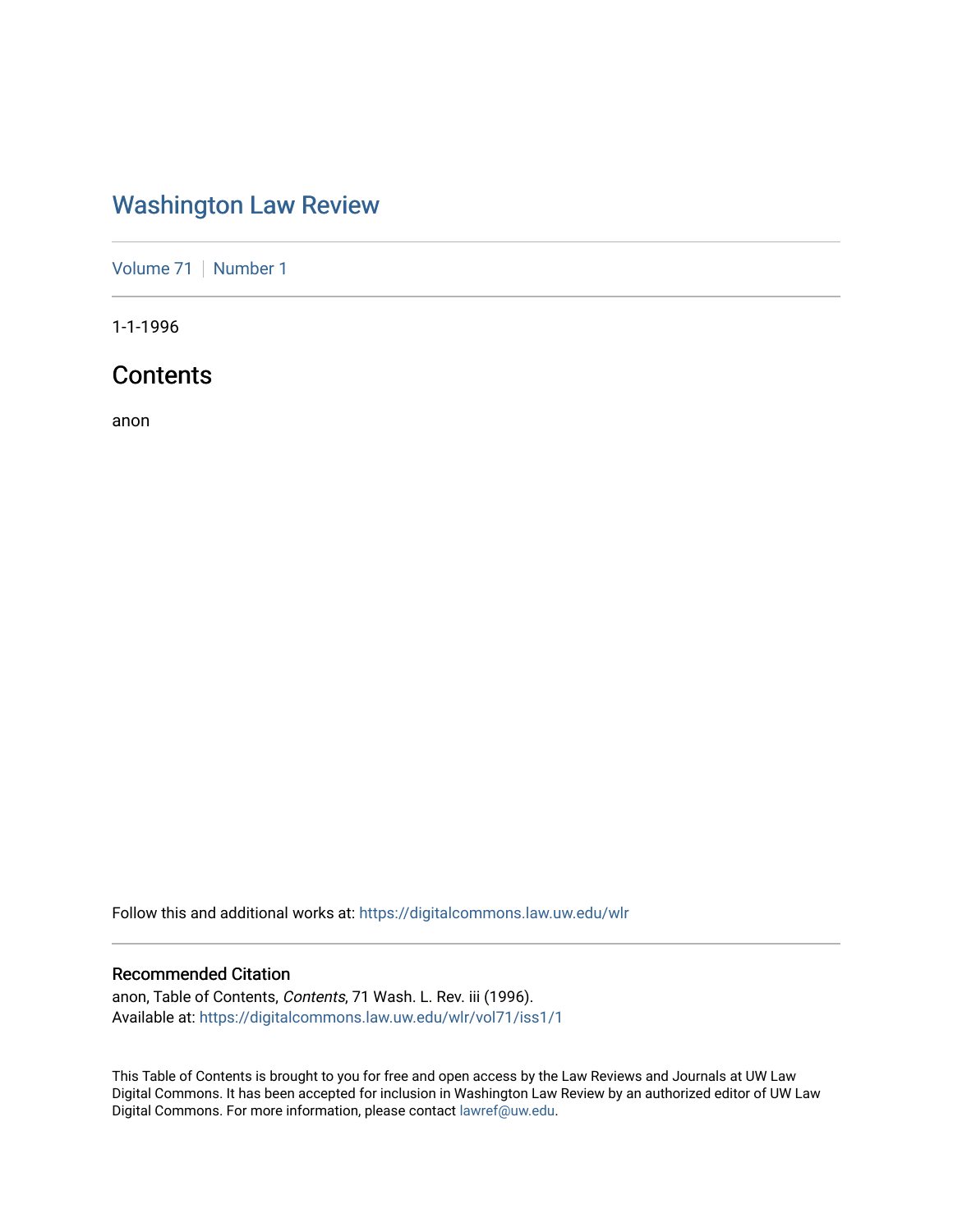# **WASHINGTON LAW REVIEW**

VOLUME 71, NUMBER 1, JANUARY 1996

Published by Students of the University of Washington School of Law

## **CONTENTS**

### ARTICLES

| Defamation, Reputation, and the Myth of Community<br>Lyrissa Barnett Lidsky                                                        | 1   |
|------------------------------------------------------------------------------------------------------------------------------------|-----|
| Implications of Foundational Crises in Mathematics:<br>A Case Study in Interdisciplinary Legal Research<br>Mike Townsend           | 51  |
| <b>NOTES &amp; COMMENTS</b>                                                                                                        |     |
| Phonorecords and Forfeiture of Common-Law<br>Copyright in Music                                                                    |     |
| Mark A. Bailey                                                                                                                     | 151 |
| Copyright Protection for Architectural Design: A<br>Conceptual and Practical Criticism                                             |     |
| Gregory B. Hancks                                                                                                                  | 177 |
| Sudden Impact: The Effect of <i>Dolan v. City of Tigard</i><br>on Impact Fees in Washington                                        |     |
| Joseph D. Lee                                                                                                                      | 205 |
| Attorney Malpractice Liability to Non-Clients in<br>Washington: Is the New Modified Multi-Factor Balancing<br>Test an Improvement? |     |
| Sheryl L.R. Miller                                                                                                                 | 233 |
| Can Reverse Engineering of Software Ever Be Fair Use?<br>Application of Campbell's "Transformative Use" Concept                    |     |
| John A. Williams                                                                                                                   | 255 |